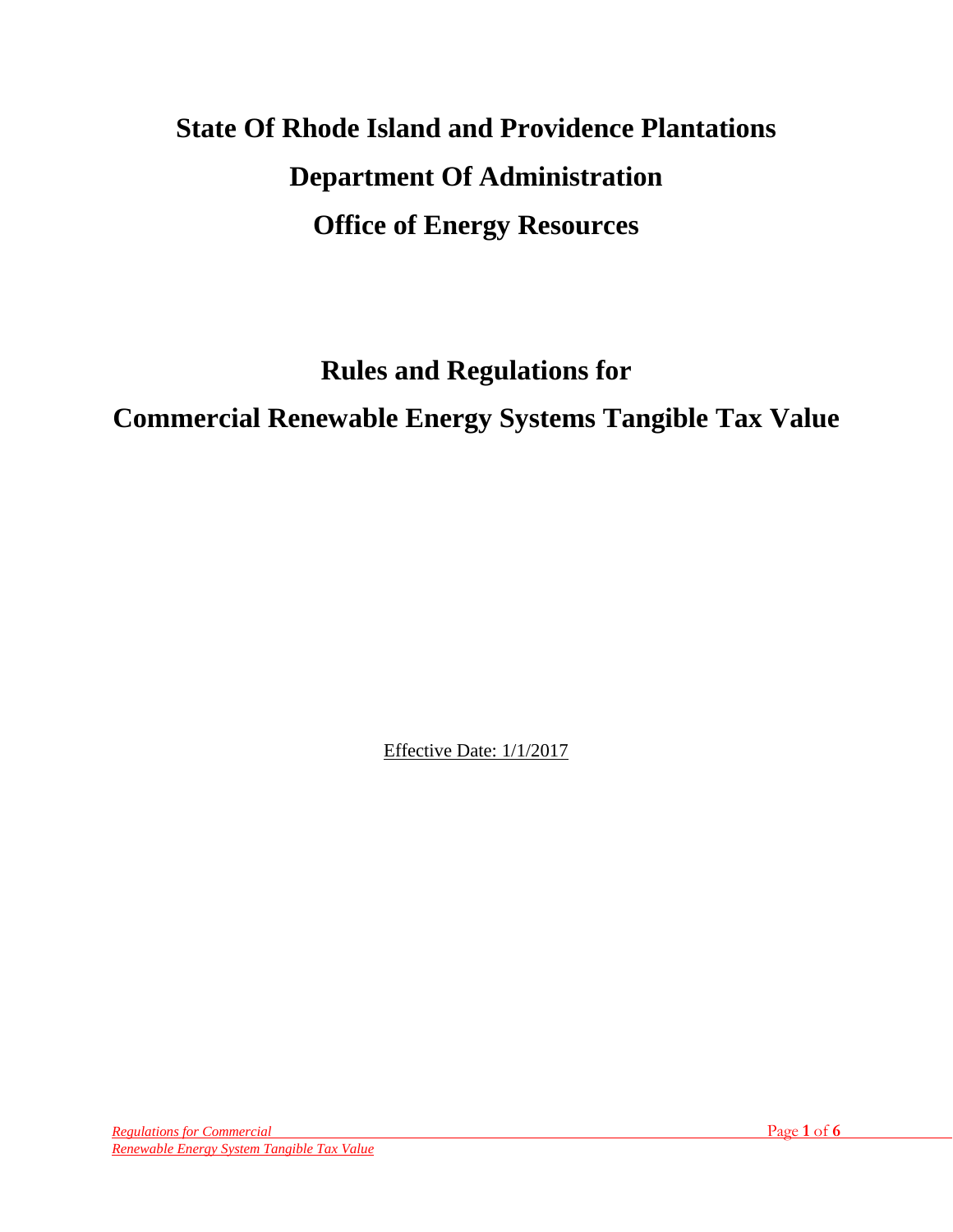### **1.0 Purpose**

The purpose of these regulations is to provide consistent and foreseeable tax treatment of renewable energy to facilitate and promote installation of grid-connected generation of renewable energy. The Office of Energy Resources shall adopt a statewide tangible tax value and formula, which shall be used by all municipalities utilizing ordinances and resolutions for commercial renewable energy systems proposed within their respective municipalities beginning on January 1, 2017.

All existing municipal renewable energy ordinances and/or resolutions will need to be amended by town and city councils to reflect the requirements of the regulation and the associated tax value and associated formula. Municipalities that plan on adopting first-time ordinances and/or resolutions for renewable energy will need to reflect the requirements of the regulation and the associated tax value and associated formula in their respective ordinances and/or resolutions.

Any renewable energy systems that are installed on residential and manufacturing properties, the renewable energy equipment are exempt from local taxation per RIGL 44-3-3, subsections (48) and (49).

# **2.0 Scope**

These Rules and Regulations apply to towns and cities collecting tangible taxes from commercial renewable energy systems pursuant to R.I. Gen. Laws § 44-5-3. These Rules and Regulations only apply to towns and cities and do not apply to any other entities or instrumentalities that may have tax collecting authority but are not authorized to tax renewable energy systems under R.I. Gen. Laws §44-5-3.

# **3.0 Applicability**

The adopted tangible tax value and formula shall take effect on January 1, 2017. Any renewable energy resource projects that have executed interconnection service agreements with the electric distribution company as of December 31, 2016, shall not be subject to the rules developed under §44-5-3(c) and shall maintain the tax status applicable before the rules are adopted, unless otherwise agreed pursuant to §44-3-9(a).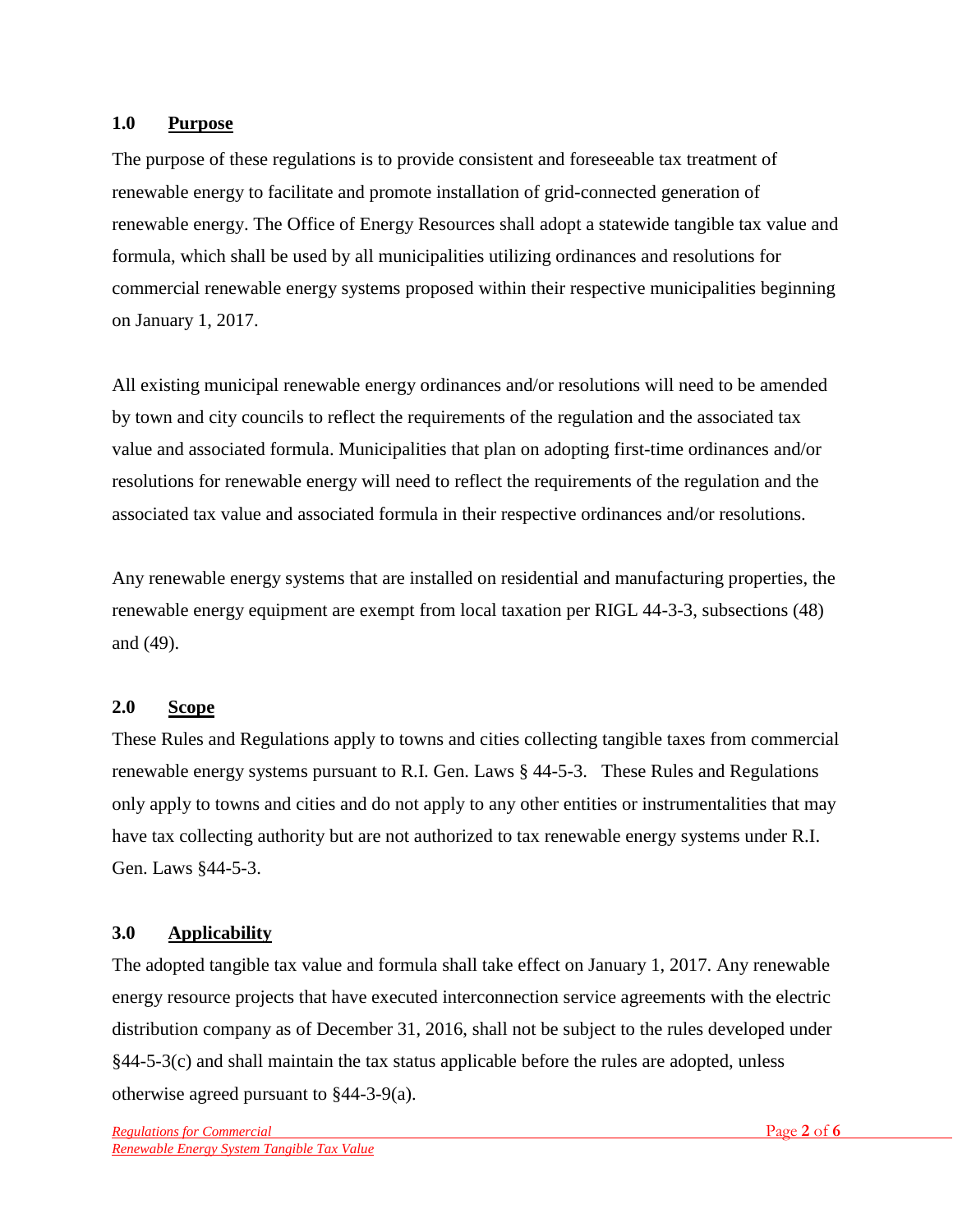### **4.0 Authority**

These regulations are promulgated pursuant to Chapter 44-57, and in accordance with Chapter 42-35 of the Rhode Island General Laws of 1956, as amended, and grants the Office of Energy Resources the authority to adopt, amend and implement such rules as may be necessary to desirable to effectuate the purposes of this chapter.

# **5.0 Definitions**

For the purposes of these regulations, the following terms shall have the following meanings:

**5.1.** "A/C" means alternating current for the nameplate capacity of the commercial renewable energy system.

**5.2.** "Eligible Renewable Energy Resources" mean those technologies defined under RIGL 39- 26-5.

**5.3.** "\$/per kW" means the kilowatt/dollar/kilowatt amount adopted through the regulations that municipalities will be compensated from a commercial renewable energy system annually.

**5.4.** "Office" means the Rhode Island Office of Energy Resources.

**5.5.** "REG Program" means the Renewable Energy Growth Program where a renewable energy system sells electricity through a 15 or 20 year tariff with National Grid.

**5.6.** "Net Metering" means a renewable energy system installed on a property that is offsetting electric bills pursuant to R.I. Gen. Laws §39-26.4-1 et seq.

**5.7.** "Virtual Net Metering" means a renewable energy system that is installed on private or public property where the off-taker of the electricity is a municipality, public school, state or quasi-state public entity pursuant to R.I. Gen. Laws §39-26.4-1 et seq.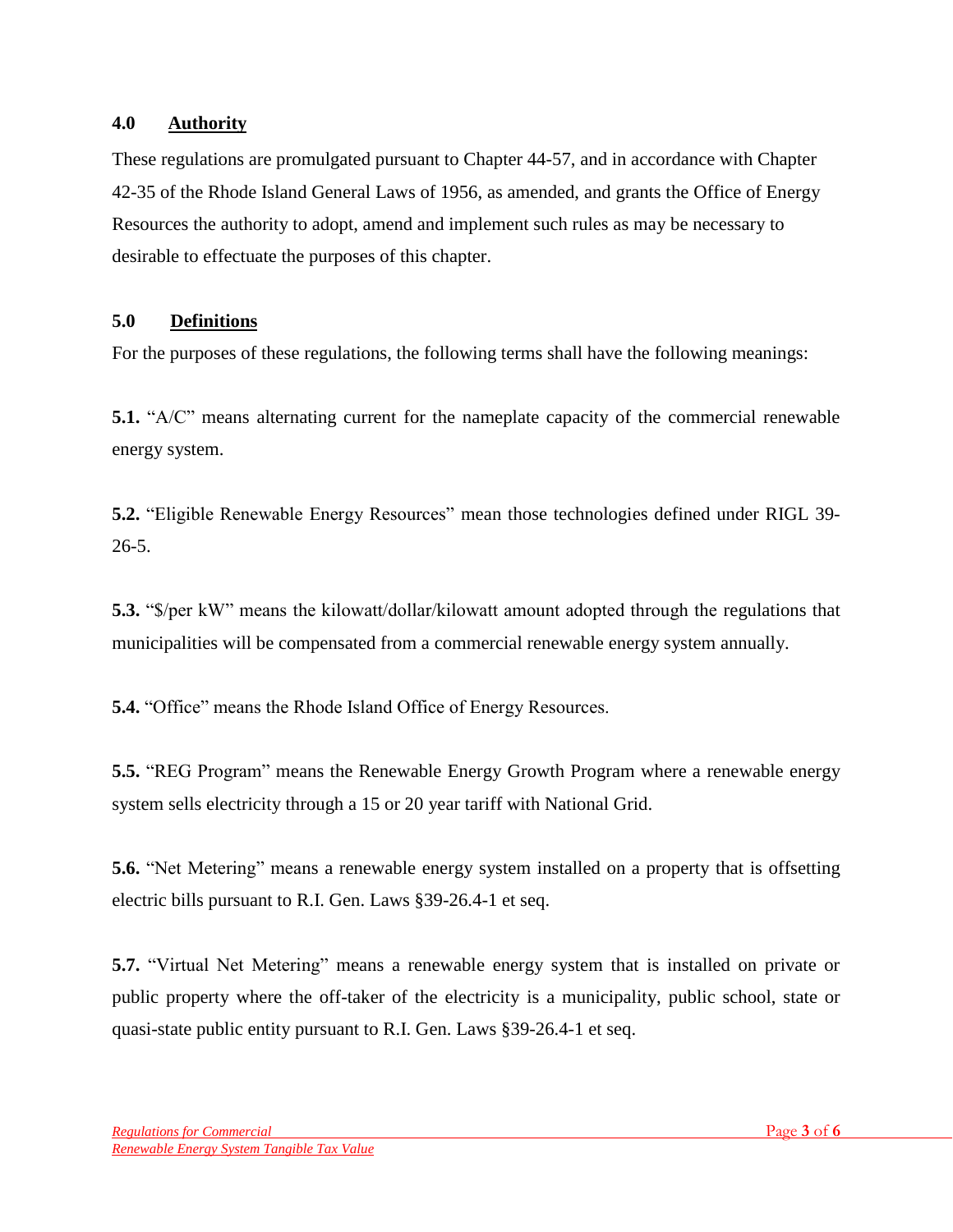### **6.0 Tangible Tax Value for Commercial Renewable Energy Systems**

The following formula and associated \$5.00 dollar per kW is adopted by the Office in establishing the tangible tax value for commercial renewable energy systems to provide reasonable compensation to a municipality effective January 1, 2017. All such municipal ordinances and resolutions assessing tangible tax on commercial renewable energy systems must apply the following dollar value and formula.

# *\$\_5.00\_\_\_\_kW x \_\_\_\_\_ Kilowatt A/C Capacity of the Commercial Renewable Energy System = \$\_\_\_\_\_\_*

**Example 1:** A 2 megawatt ground mount solar system that will be receiving a 20-year tariff under the REG program and selling the electricity back to National Grid.

*\$5.00 kW X 2,000 kW A/C Capacity of the Commercial Renewable Energy System =*

- *\$10,000 annual revenue to the municipality*
- *\$200,000 total revenue over the 20-year REG Program tariff to the municipality*

**Example 2:** A 1.5 megawatt wind turbine system that will be receiving a 20-year tariff under the REG program and selling the electricity back to National Grid.

*\$5.00 kW X 1,500 kW A/C Capacity of the Commercial Renewable Energy System =*

- *\$7,500 annual revenue to the municipality*
- *\$150,000 total revenue over the 20-year REG Program tariff to the municipality*

#### **7.0 Municipal Tax Waiver Option for Renewable Systems Not Selling Power**

Pursuant to § 44-3-21, a town or city council may elect not to assess a tangible tax on all commercial renewable energy systems or specifically on net-metered systems that are strictly designed to offset and reduce electricity bills on a property and not developed for commercial revenue purposes. A town or city council would need to enact an ordinance to waive tangible taxes on those types of renewable systems.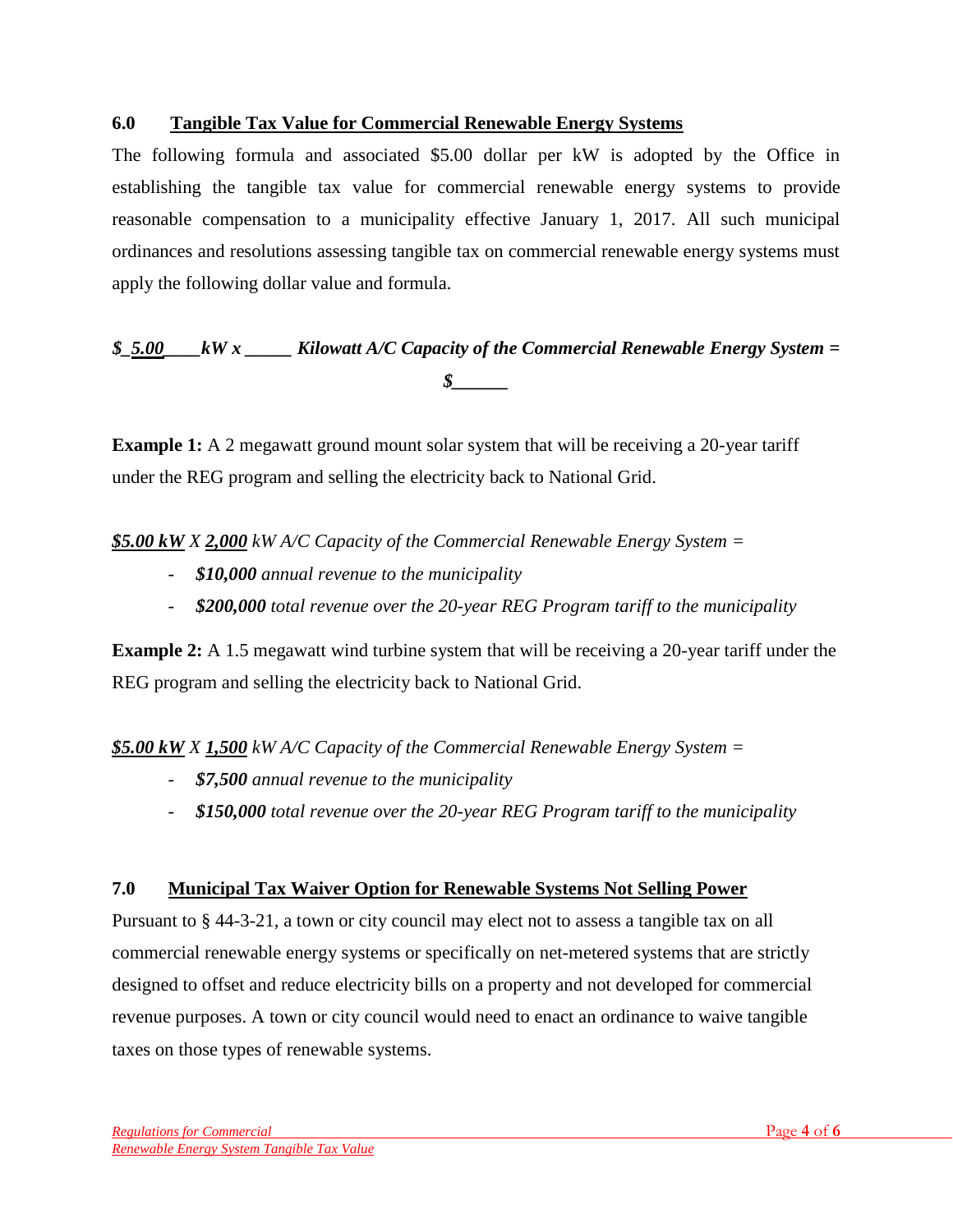Any renewable energy systems that are installed on residential and manufacturing properties, the renewable energy equipment are exempt from local taxation per RIGL 44-3-3, subsections (48) and (49).

# **8.0 Reporting**

All commercial renewable energy systems shall be required to provide the municipality and respective tax assessor with a copy of the initial interconnection application and final interconnection service agreement and any documentation of program enrollment (e.g., renewable energy growth or net metering enrollment forms), indicating whether the commercial renewable energy system is either a REG, net-metered, or virtual net metered installation.

# **9.0 Severability**

If any provision of these regulations, or the application thereof to any person or circumstance, is held invalid by a court of competent jurisdiction, the validity of the remainder of the regulations shall not be affected thereby.

# **10.0 Application**

The terms and provisions of these regulations shall be liberally construed to permit the Office to effectuate the purposes of State law, goals, and policies.

# **11.0 Effective Date**

The foregoing regulations, after due notice, are hereby adopted and filed with the Secretary of State this November X of 2016, to become effective twenty (20) days after filing in accordance with the provisions of Chapter 44-57, and in accordance with Chapter 42-35 of the Rhode Island General Laws of 1956, as amended.

The adopted regulations and associated commercial renewable energy system tangible tax value shall remain in effect from January 1, 2017 through January 1, 2022 and the Office shall have the authority to review and update these regulations if deemed warranted by the Office. The Office shall make a determination on whether to update such regulations by July 1, 2021.